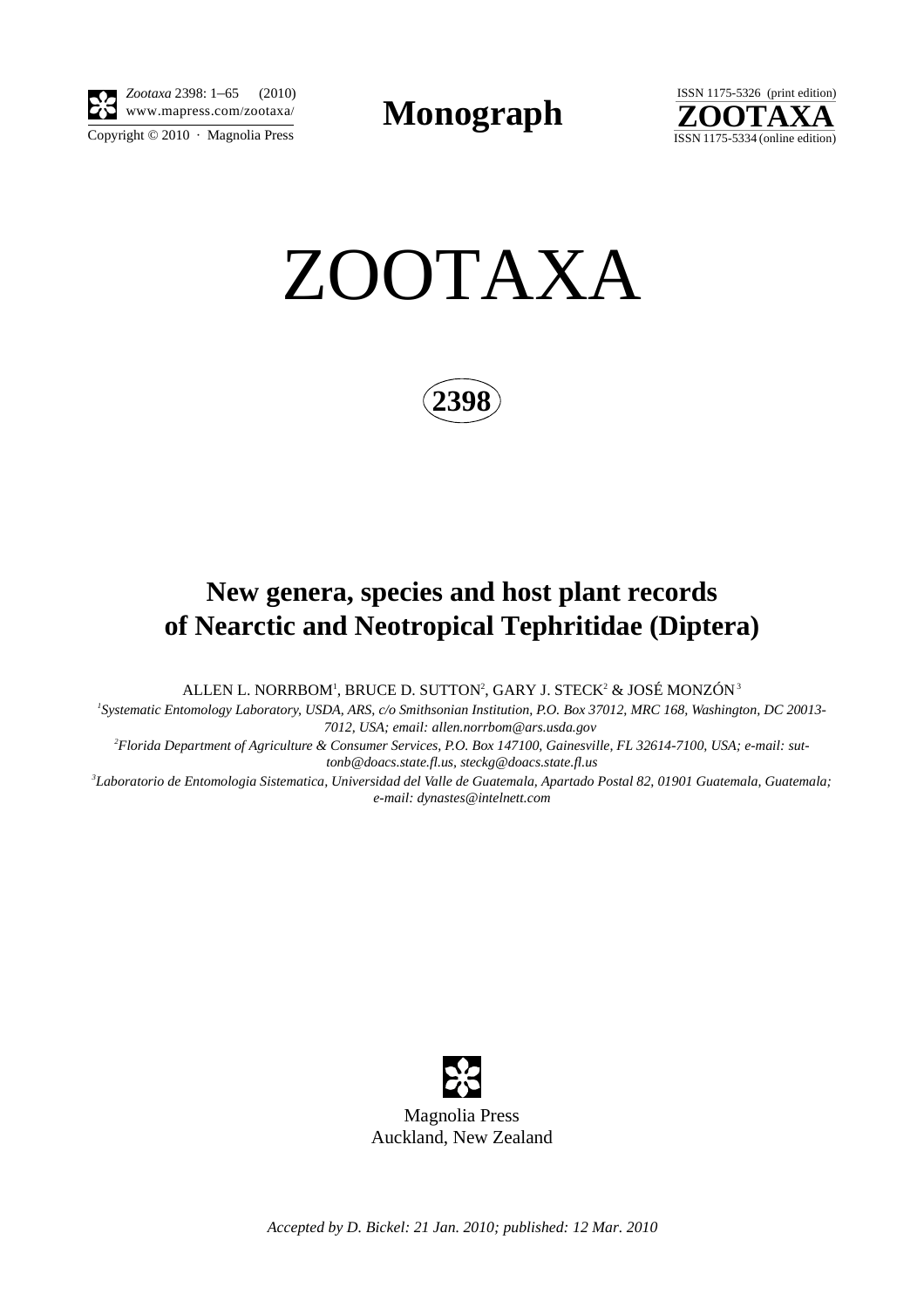# ALLEN L. NORRBOM, BRUCE D. SUTTON, GARY J. STECK & JOSÉ MONZÓN **New genera, species and host plant records of Nearctic and Neotropical Tephritidae (Diptera)** (*Zootaxa* 2398)

65 pp.; 30 cm. 12 March 2010 ISBN 978-1-86977-487-5 (paperback) ISBN 978-1-86977-488-2 (Online edition)

FIRST PUBLISHED IN 2010 BY Magnolia Press P.O. Box 41-383 Auckland 1346 New Zealand e-mail: zootaxa@mapress.com http://www.mapress.com/zootaxa/

© 2010 Magnolia Press

All rights reserved.

No part of this publication may be reproduced, stored, transmitted or disseminated, in any form, or by any means, without prior written permission from the publisher, to whom all requests to reproduce copyright material should be directed in writing.

This authorization does not extend to any other kind of copying, by any means, in any form, and for any purpose other than private research use.

ISSN 1175-5326 (Print edition) ISSN 1175-5334 (Online edition)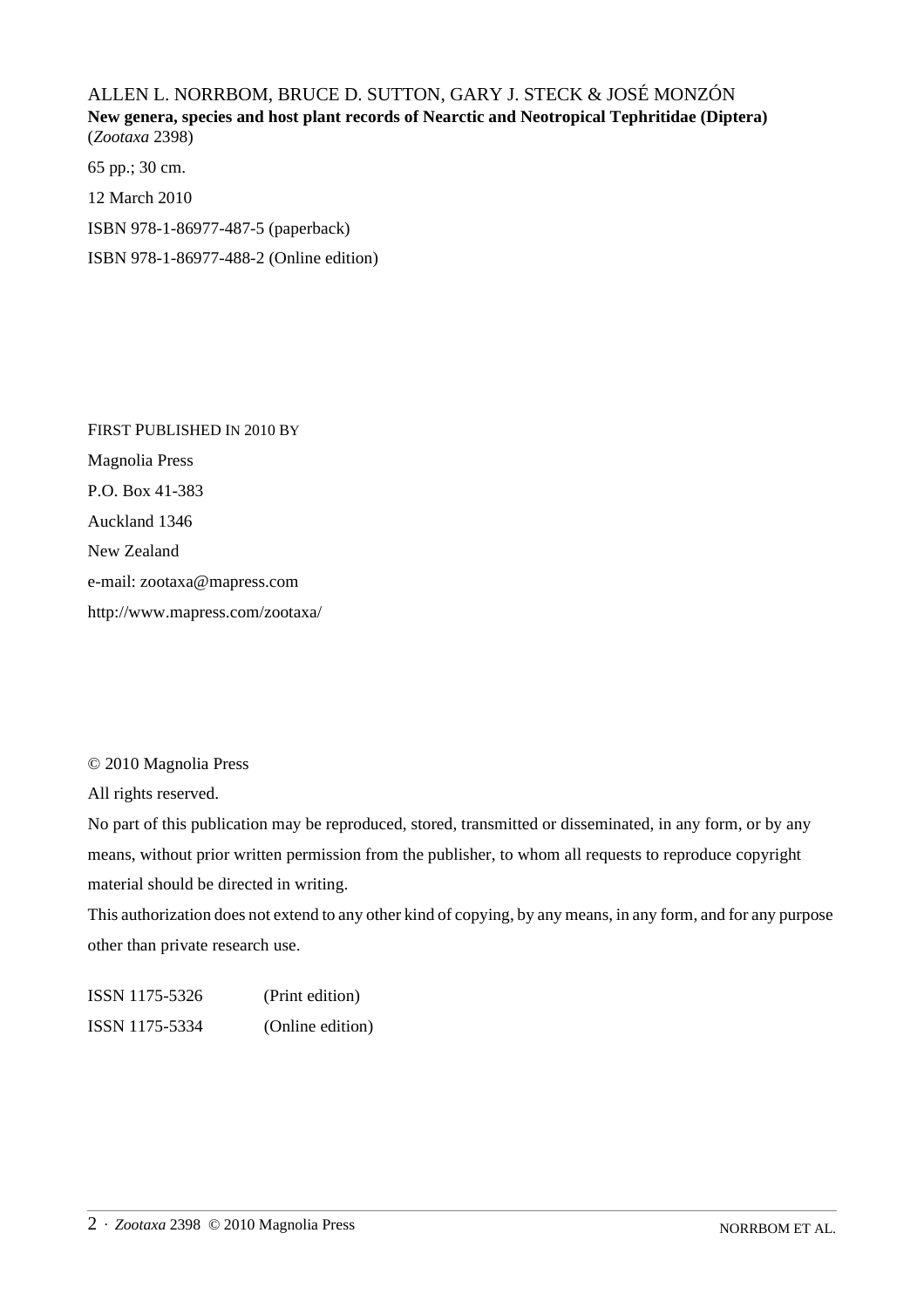### **Table of contents**

| Paracantha Coquillett (al. 1992) (29) The Coquillett (b) and the control of the control of the control of the control of the control of the control of the control of the control of the control of the control of the control |
|--------------------------------------------------------------------------------------------------------------------------------------------------------------------------------------------------------------------------------|
|                                                                                                                                                                                                                                |
|                                                                                                                                                                                                                                |
|                                                                                                                                                                                                                                |
|                                                                                                                                                                                                                                |
|                                                                                                                                                                                                                                |
|                                                                                                                                                                                                                                |
|                                                                                                                                                                                                                                |
|                                                                                                                                                                                                                                |
|                                                                                                                                                                                                                                |
|                                                                                                                                                                                                                                |
|                                                                                                                                                                                                                                |
|                                                                                                                                                                                                                                |
|                                                                                                                                                                                                                                |
|                                                                                                                                                                                                                                |
|                                                                                                                                                                                                                                |
|                                                                                                                                                                                                                                |
| Rhynencina spilogaster (Steyskal).<br>53                                                                                                                                                                                       |
|                                                                                                                                                                                                                                |
|                                                                                                                                                                                                                                |
|                                                                                                                                                                                                                                |
|                                                                                                                                                                                                                                |
|                                                                                                                                                                                                                                |
| Tomoplagia stonei Aczél (1998) (1998) (1998) (1998) (1998) (1998) (1998) (1998) (1998) (1998) (1998) (1998) (1                                                                                                                 |
|                                                                                                                                                                                                                                |
|                                                                                                                                                                                                                                |
|                                                                                                                                                                                                                                |
|                                                                                                                                                                                                                                |

#### **Abstract**

Three new genera and five new species of Tephritidae (Diptera) are described from the Nearctic and Neotropical Regions. The new genera are: *Agallamyia* Norrbom (type species: *A. pendula* Norrbom, n. sp.), *Neosphaeniscus* Norrbom (type species: *Euribia m-nigrum* Hendel), and *Phacelochaeta* Norrbom (type species: *Procecidochares quinquefasciata* Hendel). The new species include: *Acidogona stecki* Norrbom (Guatemala, Mexico: Chiapas), *Agallamyia pendula* Norrbom (Guatemala), *Phacelochaeta obliqua* Norrbom (Ecuador), *Procecidochares suttoni* Norrbom (Guatemala), *Stenopa mexicana* Norrbom (Mexico). Five new generic synonyms are proposed: *Cecidocharella* Hendel, 1936 =